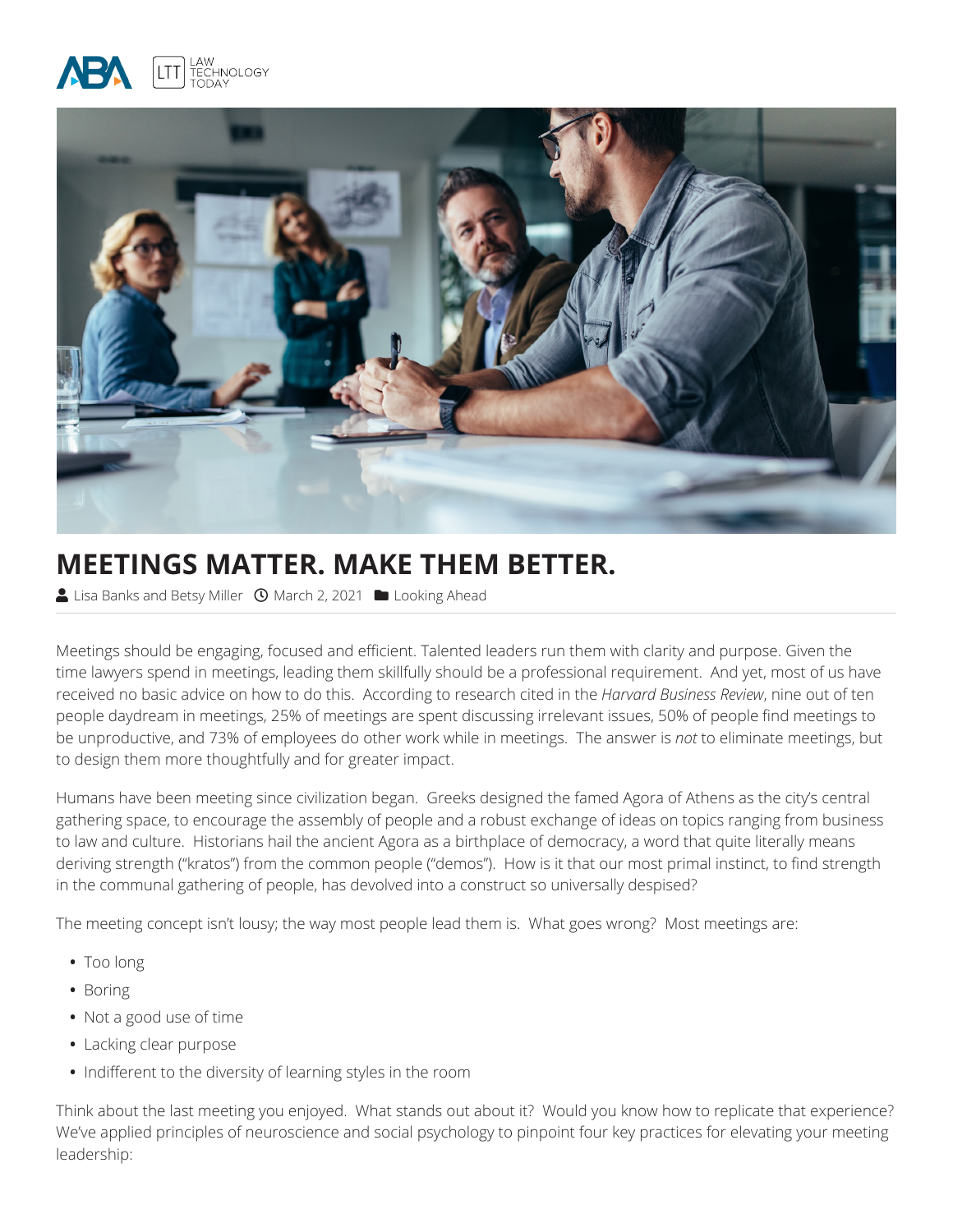1.Reveal the Purpose 2.Make it "Sticky" 3.Reach the Room 4.Practice your ABCs

#### **Reveal the Purpose**

Well-run meetings have a clear purpose. Purpose drives the structure, defines the desired outcome, and creates an objective measure of success so that participants know what they have achieved. Identifying the purpose also clarifies who should, and who should not, be in the room.

A meeting without a defined purpose is like embarking on a road trip without a map or destination. You might stumble across some great sites, but eventually you'll run out of gas and be lost. While it's surprising so many meetings proceed without an identified purpose, this is easy to remedy because there are just three main options. These are:

- **•** To brainstorm
- **•** To decide
- **•** To share information (give and / or receive).

The key is this: The leader's job is not only to know the purpose of the meeting, but also to *reveal* it to everyone attending. This allows participants to align their expectations with the announced objective and focus their contributions in support of it. Imagine how helpful it would be to know, at the start of every meeting, why you have been convened. Think about the impact of making this simple change and opening your next meeting with:

"The plan for today is to spend 30 minutes brainstorming \_\_\_\_," or

"In this meeting, our main purpose is to decide \_\_\_\_," or

"I'd like to take the next 15 minutes to update everyone on \_\_\_\_, and then hear reactions from each of you."

With these simple statements, you've let the group know what is important to you, which filter you'd like them to apply, and what the meeting should accomplish. Equally important, your declaration guides what won't be discussed. This discourages the usual meeting derailer of off-topic commentary and grants permission to redirect attention to the articulated purpose. While the simplicity of this method might tempt you to declare a trifecta meeting that includes all three purposes, we strongly urge restraint. As a general rule, limit yourself to two. If you doubt this advice, reality-test it by saying all three prompts out loud and then let yourself feel how exhausting a meeting like that would be.

### **Make it "Sticky"**

The study of neuroscience reveals that our brains are attracted to information that is personally relevant. The human brain also likes to be stimulated, by information that is novel enough to grab its attention without overstimulating it to the point of overload. This is what neuroscientists mean by making an experience "sticky." Our brains don't pay attention to "boring." Things that are meaningful personally and register as new or novel cause the brain to release certain chemicals that physically help it to focus and retain information. These chemicals, particularly dopamine and norepinephrine, alert our brains that something important or pleasurable is happening and tell the brain to concentrate.

Whether it's sharing information in the form of an update, exchanging ideas to brainstorm solutions, or deciding upon an ultimate course of action, the brain is more engaged when the meeting is sticky. As Ursula Pottinger, a neurosciencefocused leadership coach, has said, "The way we loved to learn as children doesn't really change as we grow. We want to have fun, we want the content to be relevant to us personally, and we want it to be structured in a way that is stimulating but not overwhelming. It needs to be exciting and novel, but not too dense."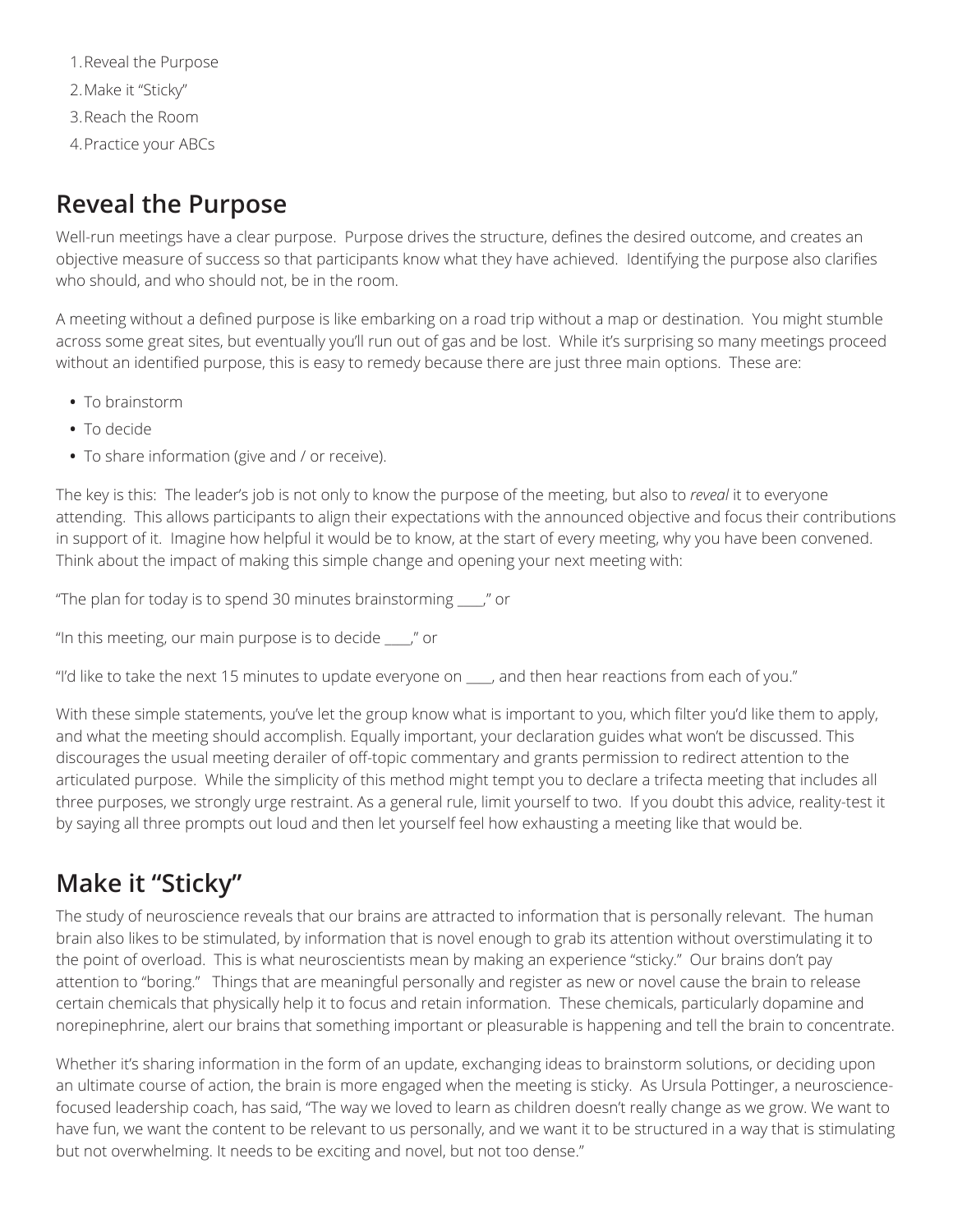#### **Reach the Room**

People engage in different ways and process information differently. It follows that they'll also want different things out of a meeting. To lead a successful gathering, it's vital to connect with a diverse audience – to "reach the room."

Psychometric assessments studying preferences around learning style, thinking structure, and motivation provide helpful instruction for leading successful meetings. We adapted some of these concepts into easy-to-follow advice about who is likely to be in your room and how to engage them.

- **•** Structure: Individuals who value structure want to know what to expect. If there is an agenda, they want to follow it, and if you're going to hop around the agenda items, please tell them why. They process information analytically and want to make sure that the outputs are logical, well thought out, and correct.
- **•** Results: Some participants want to be clear about the goal of the meeting and the needed outcomes. They will be focused on the details, often want to move fast, and want next steps clarified at the end. And, if it's a deciding meeting, please decide!
- **•** Connection / Collaboration: This preference measures success by the quality of communication during the meeting. These individuals appreciate a check-in, need time for robust discussion of agenda items and are scanning the room to ensure all voices are heard.
- **•** Inspiration: Individuals with this preference bring energy and inspiration to the meeting. They will be the brilliant brainstormers and creative idea-connectors. They appreciate spontaneity and mixing things up a bit. Invite these individuals to lead the meeting "check-in" occasionally and you won't be disappointed.

# **Know your ABCs**

As the leader of a meeting, you have the responsibility to make it meaningful for others. This requires preparation of a very specific kind: knowing what you would like people to feel, do and understand as a result of the meeting. Social psychologists call these principles "the ABCs" of human interaction: *Affect* (feelings), *Behavior* (actions), and *Cognition*  (understanding). Professional facilitator and organizational psychologist, Rae Ringel, pioneered the application of these ABCs to meeting preparation.

Ask yourself these questions as you get ready to lead your next meeting:

- **•** Affective (How do I want people to feel because of this meeting?)
- **•** Behavioral (What do I want people to do as a result of this meeting?)
- **•** Cognitive (What do I want people to understand as a result of this meeting?)

Contemplating the desired emotional state of the people in attendance (A) is often overlooked, but can be the most game-changing consideration because it informs tone and provides a cross-check for the actions you are asking people to take and whether they will be sufficiently motivated to undertake them. The B and C are vital as well; if you can't define those, you should question why you are holding the meeting at all.

# **Conclusion**

Elevate your leadership in meetings by incorporating four key practices: Reveal the Purpose, Make it Sticky, Reach the Room, and Know your ABCs. These don't need to be incorporated all at once – take your time to become comfortable with each before adding another. Most people find that purpose and ABCs are the easiest to integrate immediately, so consider starting with those first. Once you've mastered them, move onto making it sticky and becoming more mindful about how to engage the different needs of your participants. The ancient Greeks had it right: Meetings matter. You can make them better.